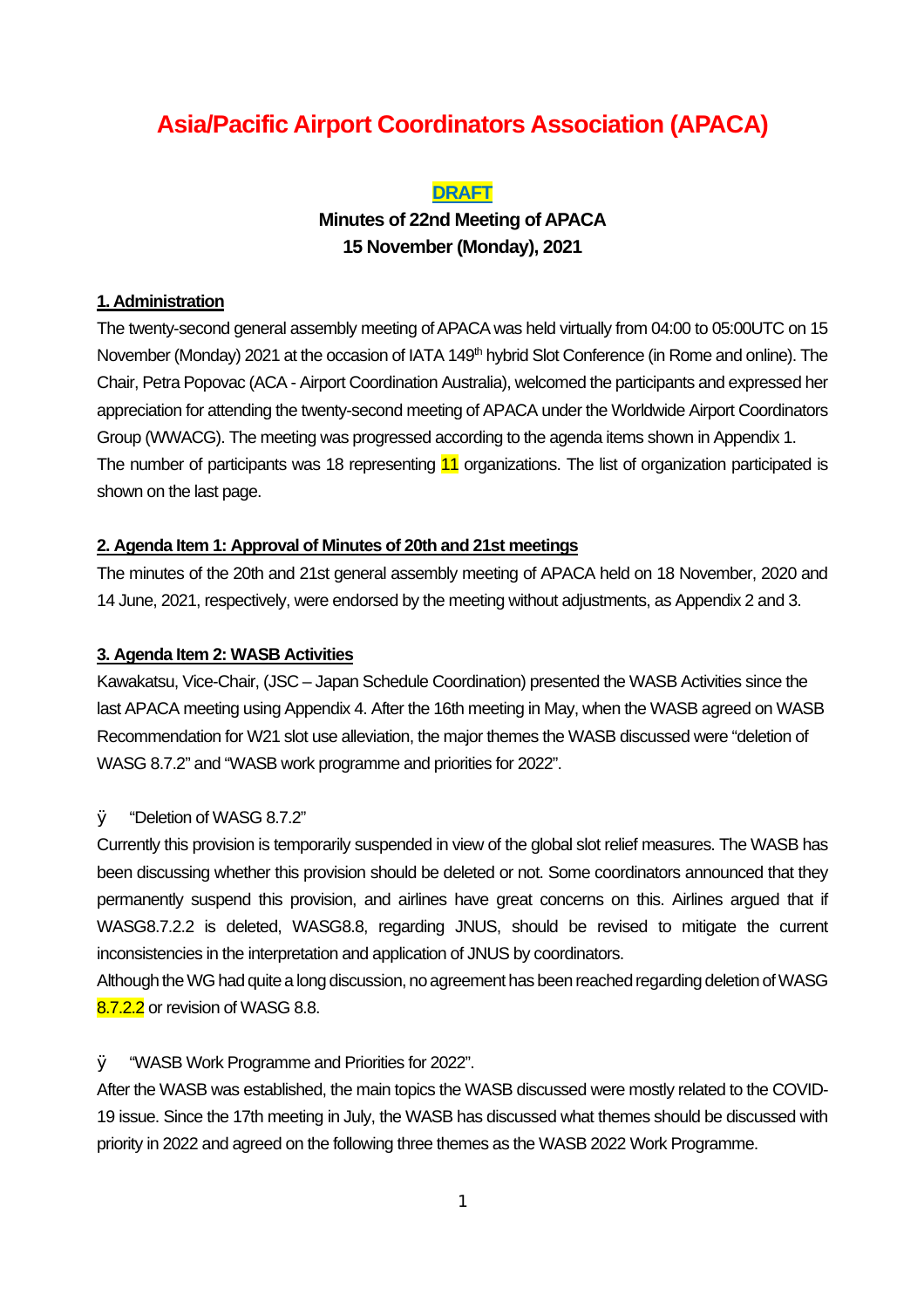- Ø Improvement of availability and accuracy of information and use of slot data
- Ø Environment: Noise limitations impacting airport capacity
- Ø Review of the minimum series length

The brief outlines of each theme are described in Appendix 4.

The Chair made additional explanation and comments. She stated if we have any idea the WASB should look at of any part of WASG, we can put out the points of views jointly as APACA. Any ideas are welcomed. The discussion for slot relief in the ASWG5 was explained in Agenda Item 4.

#### **4. Agenda Item 3: COVID-19 Discussion**

Kawakatsu made a brief presentation on the summary of U/L Waiver Policy of APACA members for W21, using appendix 5, as an information for the discussion.

10 countries/regions adopted WASB recommendation or similar, and 7 countries/regions took conditional waiver, and 2 took unconditional waiver. Regarding those who took conditional waiver, Slot Return Deadline is set from 2 weeks to 5 weeks before operation date. Many countries mention reciprocity principle as the conditions. In case of Japan, JCAB is responsible for the decision making of waiver policy. For W21, the COVID-19 situation had not improved yet at that timing of decision making, and they decided to continue the same condition as S21.

After the presentation, the attendees shared the information regarding how the W21 slot waiver works and current covid situation in each region, as voluntary information sharing as well as answers to questions raised in the meeting, as follows:

- <Manila>: Runway works have just been finished and runway capability, once went down to 26 moves per hour, will recover up to 36 out of 41. Domestic airlines have to make cancellation of flights to accommodate with it. Everything is done very quickly with 2 weeks slot return deadline.
- <Sydney>: It is very difficult time for domestic airlines. Government had to provide declaration of the JUNS period during the season, and the JNUS period is extended until 17 December, when the airport will be open.
- <Singapore>: WASB waiver is adopted for W21, with a high degree of compliance by airlines on full series returns by the HBD+7 deadline. In the last few months, Singapore has been progressively opening up our borders through the Vaccinated Travel Lane (VTL) programme, with South Korea added this week as the 13th country on the programme. 8 more countries will be added to the programme over the next few weeks. With Changi Airport still operating with 2 terminals (Terminals 1 & 3) and Terminal 2 still undergoing upgrading, we are trying to accommodate flight restorations operationally as best we can.

On the cargo front, cargo volumes at Changi Airport have recovered to pre-covid levels. For S22, we continue to receive new cargo requests.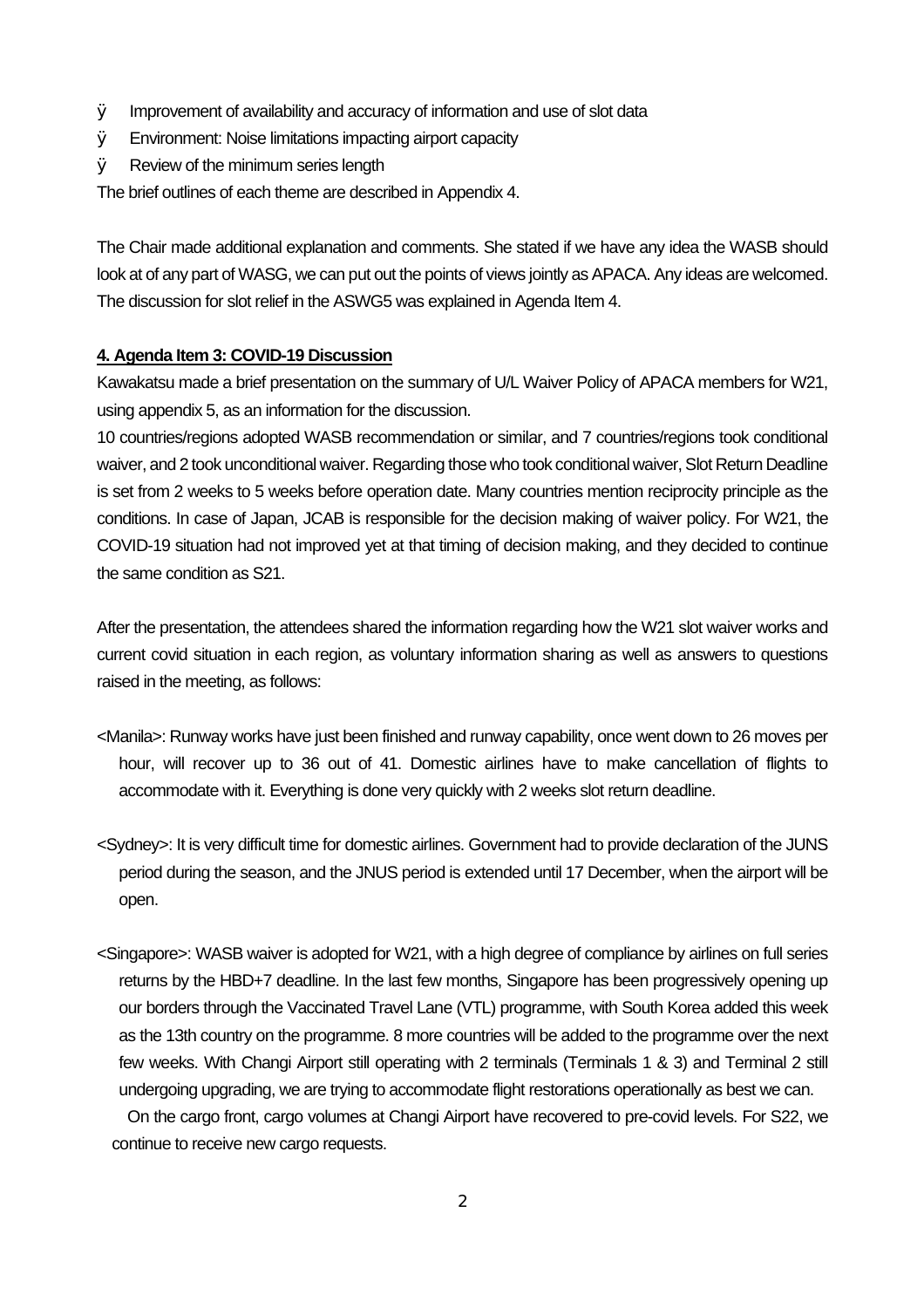- <Delhi>: WASG recommendation is adopted for W21, including 50/50 based on reciprocal basis. About 50% of slots are already deleted. Domestic traffic has recovered 85 to 90% of the peak level, 1.3 million every day, but the international traffic is still 20-25% in volume. Asia-Pacific are not so open yet. HKG and BKK opened, and followed by ICN, LHR, and a few cities in America and Canada etc. I don't think we will go back to near normal in W21.
- <Hong Kong>: Not much change in the last few months. The border is very tightly controlled at COVID with quarantine requirements. Passenger traffic has not changed so much. Strong demand of cargo since last months. We have to see the quarantine situation as there is no domestic market in Hong Kong. The current traffic is one third, and mainly cargo flights or passenger aircraft with freight are operated. The situation will be similar in this winter.

We have received quite a high number of cargo requests in S22.

<Japan>: The situation of COVID-19 in Japan was very bad until September. The border restriction was very strict. So the international traffic at Narita Airport for the first half of FY2021 has not recovered yet, staying only 5% in passenger number compared with 2019. Since October, the situation has much improved, and the border restrictions have been relaxed slowly, step by step.

Until October, 14 days quarantine was required when entering Japan. Last month the period was shortened from 14 days to 10 days with fully vaccinated, and from last week, further shortened to 3 days for businessmen and others, with complicated conditions. Foreign tourists are not allowed yet. The government currently restrict the number of people who enter Japan to 3,500 per day in total, expected to be increased to 5,000. Acceleration of the pace of traffic recovery in W21 with the improvement of the COVID situation is expected, but not sure how fast it will be.

<New Zealand>: WASB recommendation is followed, and we have high compliance of airline slot hand back, which make us re-coordination needed much easier. As S22 is more challenging for us as it is not clear cut as previously, no decision has been made regarding S22 waiver.

New Zealand has a large amount of freight flights as the government has a scheme to subsidy certain routes. Freight flights will continue as long as suspension of passenger service continues.

The Chair, a member of ASWG5, briefly explained the discussion in the WG. IATA proposed a Matrix, how distinctions could be applied pending on if the borders are open. The WG is discussing utilization rate should be lower to 60/40, 50/50 or not. There are a lot of debates between the three parties. The WG also have idea to include domestic in the matrix, as the domestic market is very strong. This may be considered in Matrix.

The next ASWG5 meeting is tomorrow, and the WG plans to have the guidance finished for the WASB review. The WASB guideline for S22 are likely to be by the second week of December, after the next WASB meeting.

#### 5. **Agenda Item 4: 4.SHL & SAL Distribution**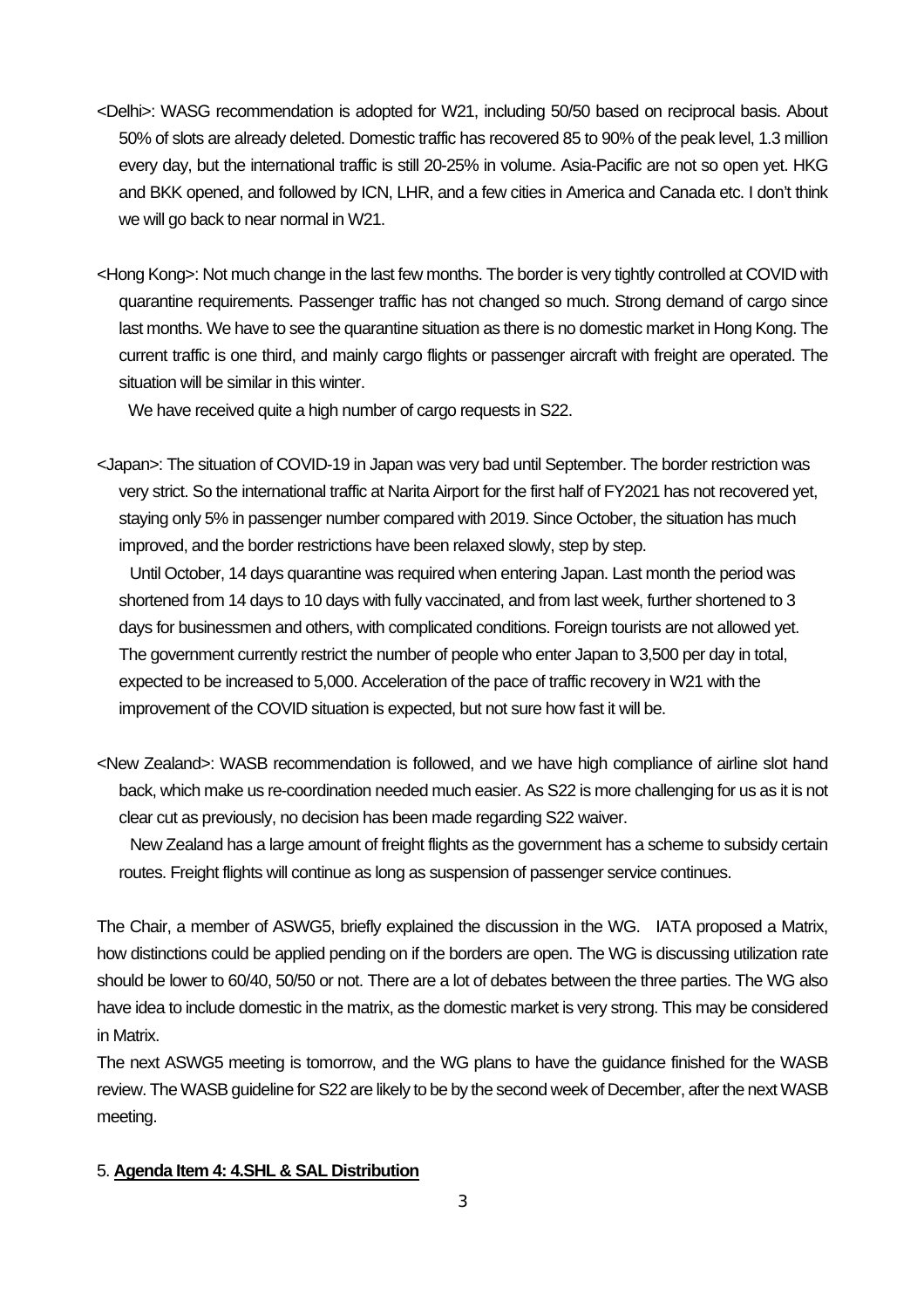Kawakatsu made a brief presentation on the current situation of the upload of distribution dates, using appendix 6.

This theme, "SHL & SAL Distribution", was discussed at the APACA 19th meeting in November 2019. However, the situation has not so improved yet. Regarding the distribution dates of S22/SAL, 11 organizations have not uploaded in WWACG Website yet. These activities are described in WASG 10.4 and 10.5, and these are important communication between airlines and coordinators/facilitators. It is very important for APACA members, to improve activities like this. Most of the coordinators/facilitators in Europe region have already uploaded their distribution dates.

It is very important for us to show our attitude to follow the WASG where possible. So those who have not uploaded the distribution dates of SHL/SAL, are encouraged to do this in a timely manner. This issue will be followed-up, as necessary.

The Chair reiterated the importance of this issue. To input the distribution dates of SHL/SAL in WWACG website, ID and PW are needed. If PW or username cannot be remembered, the inquiry link usually responds quickly with the username and PW.

It was point-outed that the "contact email address [secretary@wwacg.org](mailto:secretary@wwacg.org)" may be wrong and to be rechecked.

(note) According to the WWACG, the address ["secretary@wwacg.org](mailto:secretary@wwacg.org)" should be working. We get some personal address for backup, please let us know in case there are any problems getting ID and PW.

### **5. Agenda Item 4: AOB**

The list of Head Delegation of APACA members was distributed in advance. To keep the good communication in APACA members, members are requested to notify any items to be revised.

As a closing remarks, the Chair appreciated everybody attending this meeting and sharing experiences. She also expressed her hope to meet in person in Seattle at the next slot conference in next June.